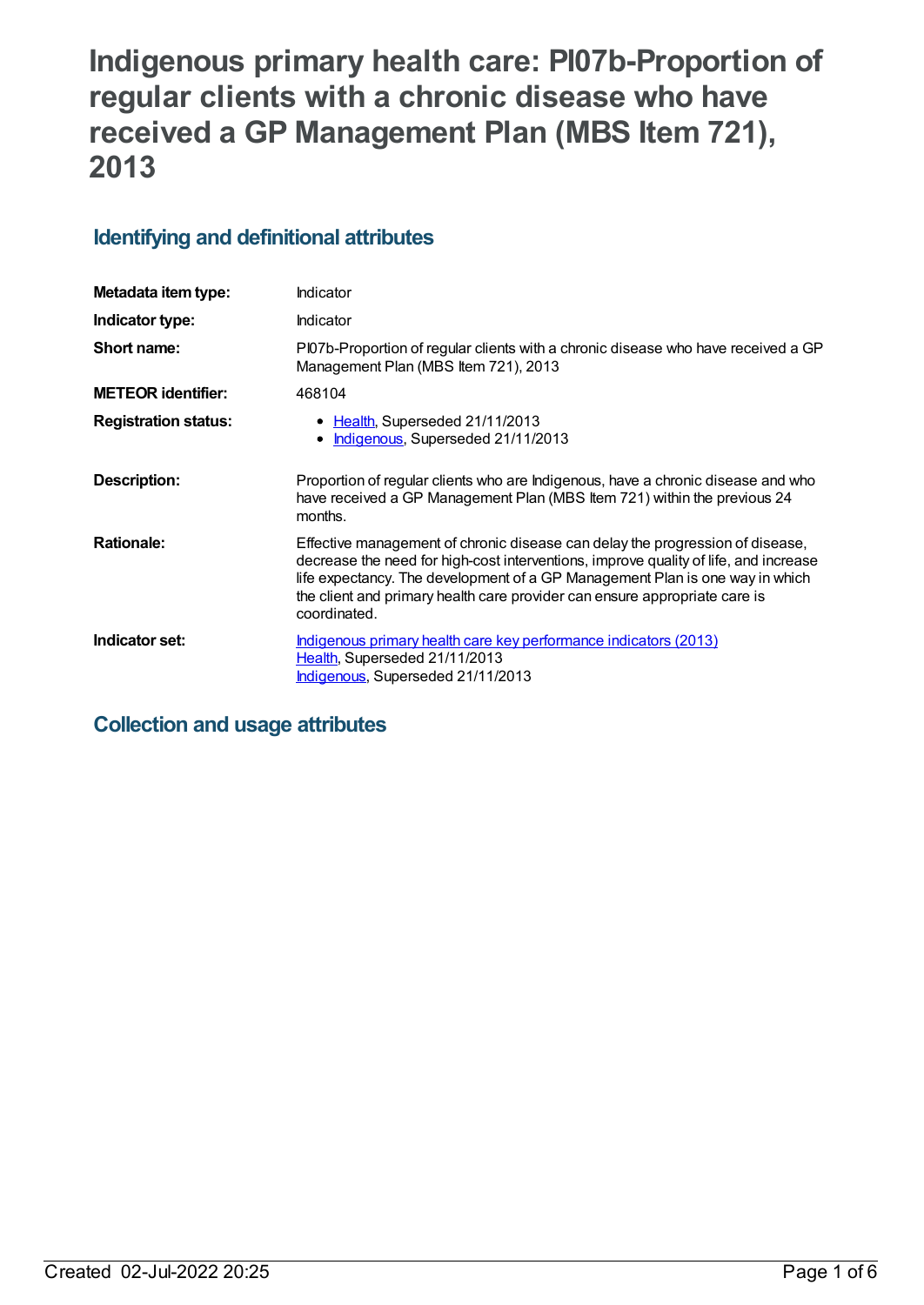| <b>Computation description:</b> | Proportion of regular clients who are Indigenous, have a chronic disease and who<br>have received a GP Management Plan (MBS Item 721) within the previous 24<br>months.                                                                                                                                                                                                                 |
|---------------------------------|-----------------------------------------------------------------------------------------------------------------------------------------------------------------------------------------------------------------------------------------------------------------------------------------------------------------------------------------------------------------------------------------|
|                                 | 'Regular client' refers to a client of an OATSIH-funded primary health care service<br>(that is required to report against the Indigenous primary health care key<br>performance indicators) who has an active medical record; that is, a client who has<br>attended the OATSIH-funded primary health care service at least 3 times in 2<br>years.                                      |
|                                 | GP Management Plan (MBS Item 721): The Chronic Disease Management<br>(CDM) Medicare items on the Medicare Benefits Schedule (MBS) enable GPs to<br>plan and coordinate the health care of patients with chronic or terminal medical<br>conditions (Department of Health and Ageing 2011). GP Management Plans, for<br>the purpose of this indicator, are defined in the MBS (Item 721). |
|                                 | Presented as a percentage.                                                                                                                                                                                                                                                                                                                                                              |
|                                 | Calculated separately for each chronic disease type:                                                                                                                                                                                                                                                                                                                                    |
|                                 | A) Type II diabetes                                                                                                                                                                                                                                                                                                                                                                     |
|                                 | Exclude Type I diabetes, secondary diabetes, gestational diabetes mellitus (GDM),<br>previous GDM, impaired fasting glucose, impaired glucose tolerance.                                                                                                                                                                                                                                |
|                                 | B) Cardiovascular disease                                                                                                                                                                                                                                                                                                                                                               |
|                                 | C) Chronic obstructive pulmonary disease                                                                                                                                                                                                                                                                                                                                                |
|                                 | D) Chronic kidney disease                                                                                                                                                                                                                                                                                                                                                               |
|                                 | At this stage, this indicator is only calculated for Type II diabetes as currently this<br>is the only relevant chronic disease type with an agreed national definition.                                                                                                                                                                                                                |
| <b>Computation:</b>             | (Numerator $\div$ Denominator) x 100                                                                                                                                                                                                                                                                                                                                                    |
| <b>Numerator:</b>               | Calculation A: Number of regular clients who are Indigenous, have Type II diabetes<br>and who have received a GP Management Plan (MBS Item 721) within the<br>previous 24 months.                                                                                                                                                                                                       |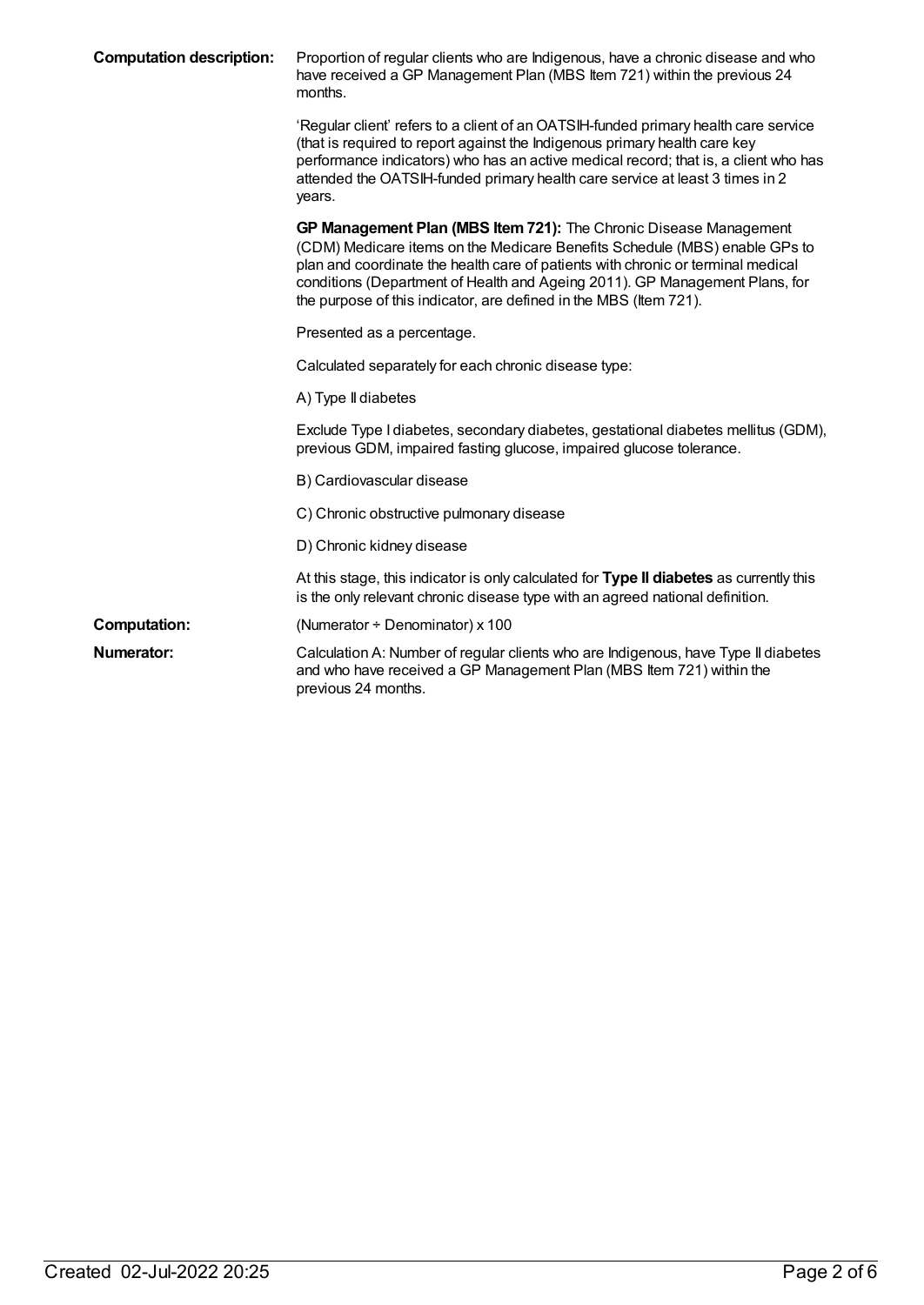[Person—diabetes](https://meteor.aihw.gov.au/content/270194) mellitus status, code NN

**Data Source**

[Indigenous](https://meteor.aihw.gov.au/content/430643) primary health care data collection

**NMDS / DSS**

[Indigenous](https://meteor.aihw.gov.au/content/430629) primary health care DSS 2012-14

**Guide for use**

Type II diabetes only.

#### **Data Element / Data Set**

[Person—Indigenous](https://meteor.aihw.gov.au/content/291036) status, code N

**Data Source**

[Indigenous](https://meteor.aihw.gov.au/content/430643) primary health care data collection

**NMDS / DSS**

[Indigenous](https://meteor.aihw.gov.au/content/430629) primary health care DSS 2012-14

#### **Data Element / Data Set**

[Person—regular](https://meteor.aihw.gov.au/content/436639) client indicator, yes/no code N

**Data Source**

[Indigenous](https://meteor.aihw.gov.au/content/430643) primary health care data collection

**NMDS / DSS**

[Indigenous](https://meteor.aihw.gov.au/content/430629) primary health care DSS 2012-14

#### **Data Element / Data Set**

Person-GP [Management](https://meteor.aihw.gov.au/content/441514) Plan (MBS Item 721) indicator, yes/no code N

**Data Source**

[Indigenous](https://meteor.aihw.gov.au/content/430643) primary health care data collection

**NMDS / DSS**

[Indigenous](https://meteor.aihw.gov.au/content/430629) primary health care DSS 2012-14

**Denominator:** Calculation A: Total number of regular clients who are Indigenous and have Type II diabetes.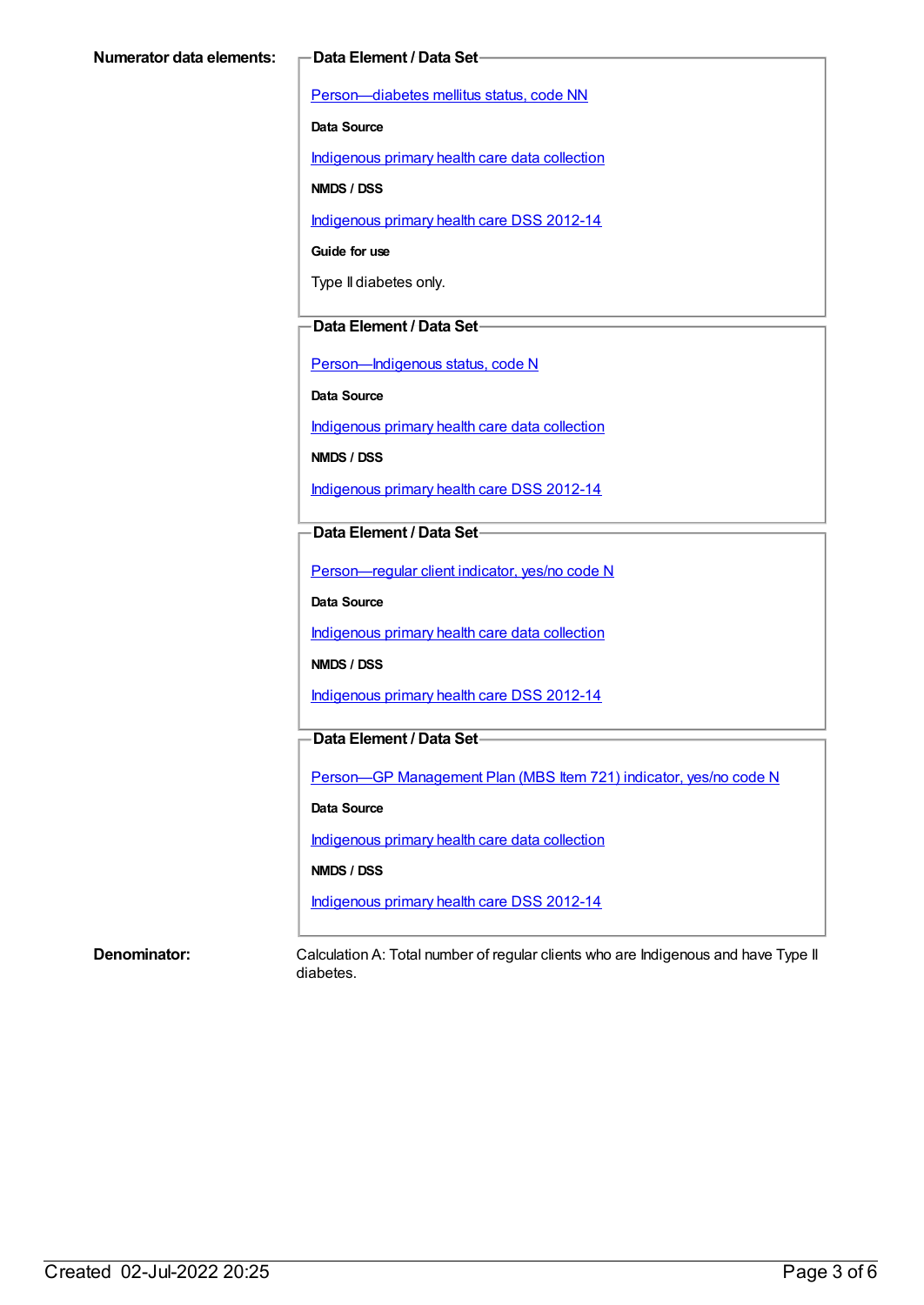#### **Denominator data elements:**

#### **Data Element / Data Set**

[Person—diabetes](https://meteor.aihw.gov.au/content/270194) mellitus status, code NN

**Data Source**

[Indigenous](https://meteor.aihw.gov.au/content/430643) primary health care data collection

**NMDS / DSS**

[Indigenous](https://meteor.aihw.gov.au/content/430629) primary health care DSS 2012-14

**Guide for use**

Type II diabetes only.

#### **Data Element / Data Set**

Person-Indigenous status, code N

**Data Source**

[Indigenous](https://meteor.aihw.gov.au/content/430643) primary health care data collection

**NMDS / DSS**

[Indigenous](https://meteor.aihw.gov.au/content/430629) primary health care DSS 2012-14

#### **Data Element / Data Set**

[Person—regular](https://meteor.aihw.gov.au/content/436639) client indicator, yes/no code N

**Data Source**

[Indigenous](https://meteor.aihw.gov.au/content/430643) primary health care data collection

**NMDS / DSS**

[Indigenous](https://meteor.aihw.gov.au/content/430629) primary health care DSS 2012-14

#### **Disaggregation:** 1. Sex:

- a) Male
- b) Female

2. Age: a) 0-4 years  $b)$  5-14 years c) 15-24 years d) 25-34 years e) 35-44 years f) 45-54 years  $g$ ) 55-64 years h) 65 years and over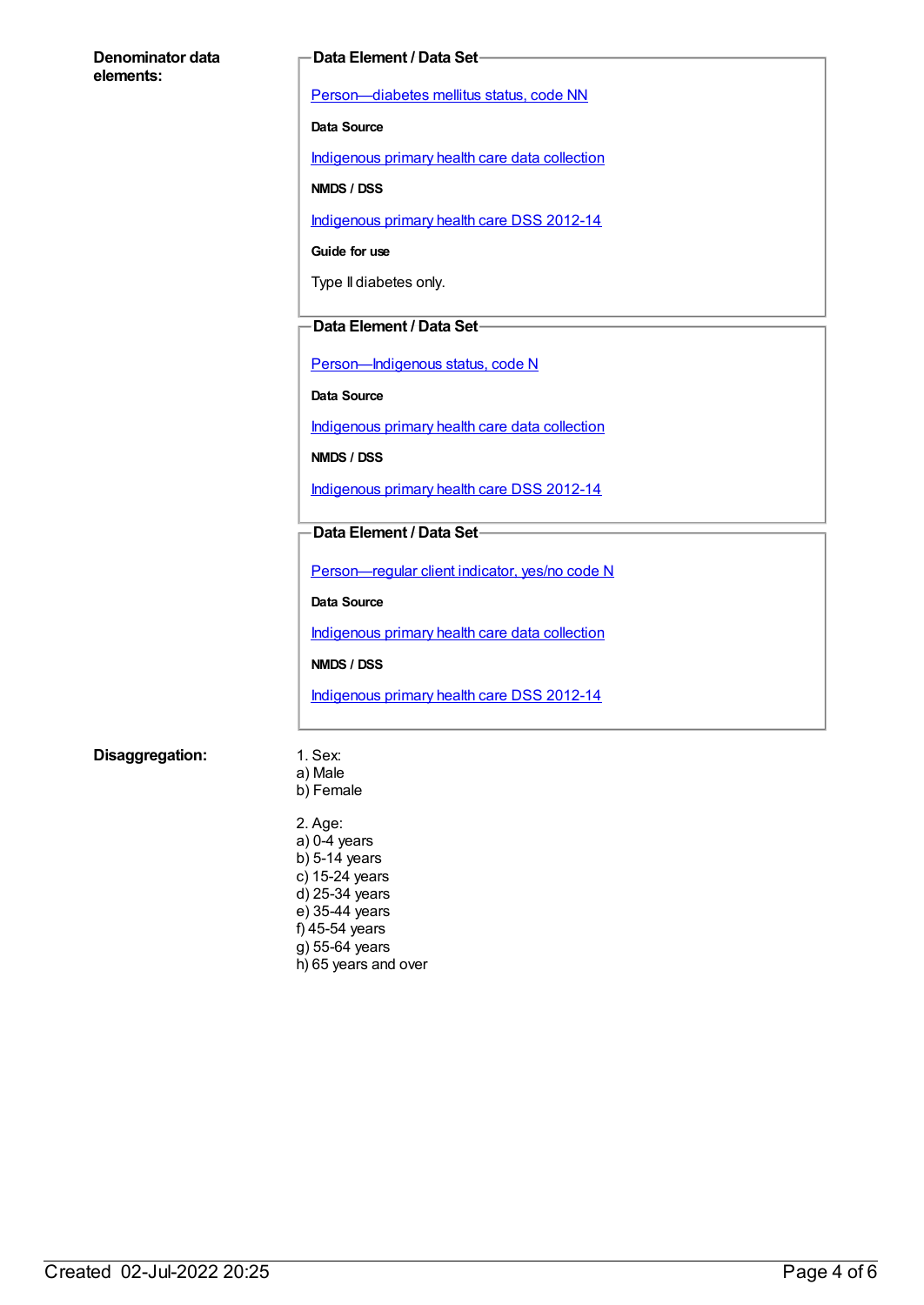#### **Data Element / Data Set**

[Person—sex,](https://meteor.aihw.gov.au/content/287316) code N

**Data Source**

[Indigenous](https://meteor.aihw.gov.au/content/430643) primary health care data collection

**NMDS / DSS**

[Indigenous](https://meteor.aihw.gov.au/content/430629) primary health care DSS 2012-14

#### **Data Element / Data Set**

[Person—age,](https://meteor.aihw.gov.au/content/303794) total years N[NN]

**Data Source**

[Indigenous](https://meteor.aihw.gov.au/content/430643) primary health care data collection

**NMDS / DSS**

[Indigenous](https://meteor.aihw.gov.au/content/430629) primary health care DSS 2012-14

## **Representational attributes**

| Indicator conceptual framework |            |
|--------------------------------|------------|
| Unit of measure:               | Person     |
| Data type:                     | Real       |
| <b>Representation class:</b>   | Percentage |

| <b>Framework and</b> | Continuous |
|----------------------|------------|
| dimensions:          |            |

### **Data source attributes**

**Data sources: Data Source** [Indigenous](https://meteor.aihw.gov.au/content/430643) primary health care data collection **Frequency** 6 monthly **Data custodian** Australian Institute of Health and Welfare.

### **Accountability attributes**

|                      | <b>Further data development</b> / Further work is required to reach agreement on national definitions for other chronic |
|----------------------|-------------------------------------------------------------------------------------------------------------------------|
| collection required: | diseases including cardiovascular disease, chronic obstructive pulmonary disease                                        |
|                      | and chronic kidney disease.                                                                                             |

## **Source and reference attributes**

| <b>Submitting organisation:</b> | Australian Institute of Health and Welfare (AIHW) |
|---------------------------------|---------------------------------------------------|
|                                 |                                                   |

Department of Health and Ageing (DoHA)